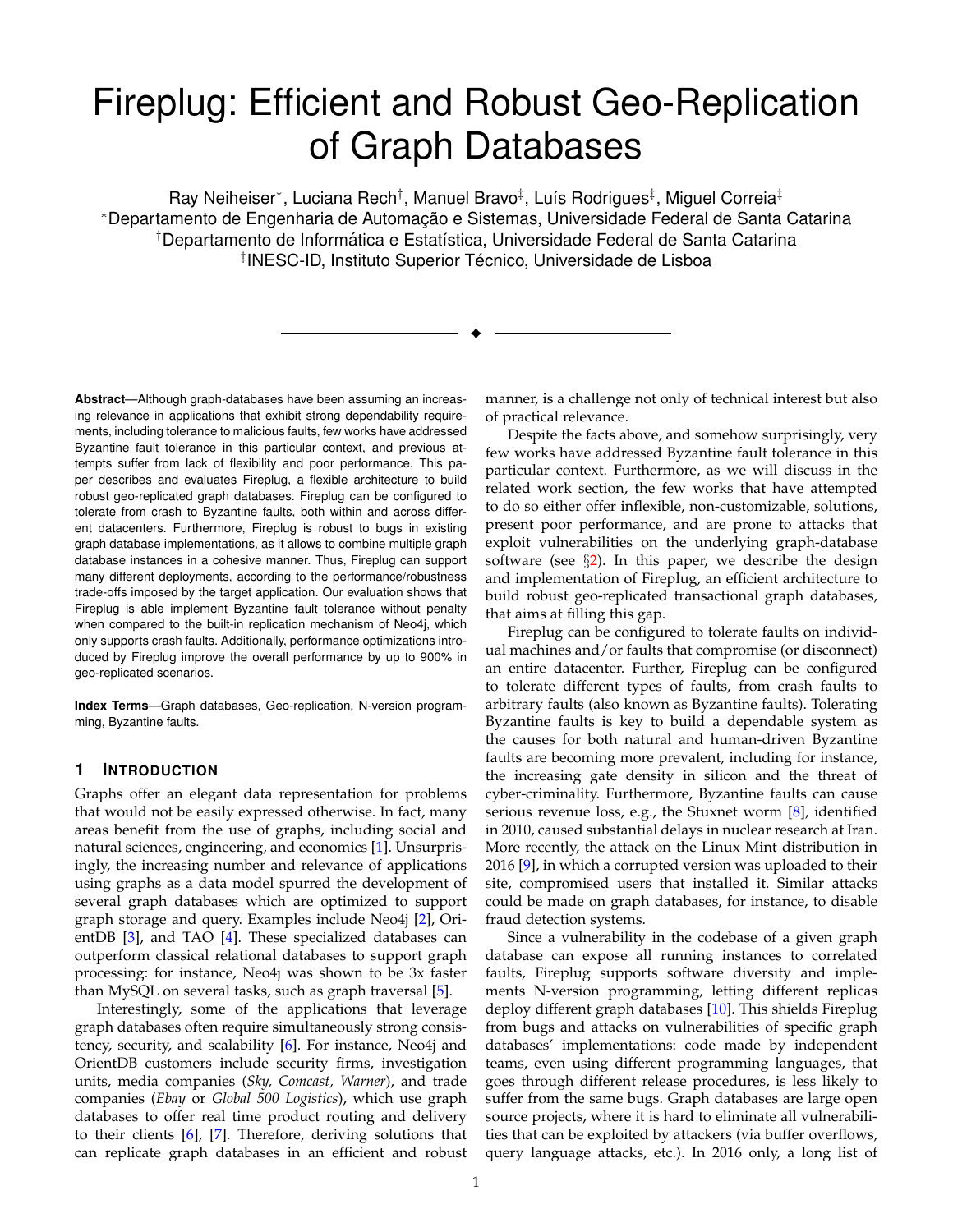open-source software with critical security flaws has been identified [\[11\]](#page-10-10). Examples include vulnerabilities in the glibc Linux library, in MySQL, and in OpenJDK. Fireplug currently supports 4 graph databases: Neo4j, OrientDB, Titan, and Sparksee. This makes attacks such as Stuxnet much harder against Fireplug that attackers would need to compromise different systems, using different vulnerabilities, to be successful. Furthermore, they would need to activate the attack simultaneously on different locations, to avoid the fault to be detected by the voting mechanisms that Fireplug uses.

From the algorithmic and system's implementation perspective, Fireplug makes the following contributions:

- Fireplug offers a common interface for multiple graph databases; this interface, that we have named GRADAM, augments the underlying implementation with multiversioned data. Multi-versioning shields read-only transactions from aborting due to concurrent updatetransactions. It is key to ensure efficient reads even when stronger guarantees are provided.
- Fireplug supports both intra- and inter-datacenter replication. Thus, it tolerates both errors that are common when using commodity hardware and natural or human-caused disasters. Replication also has the potential to reduce latency by letting clients interact with the closest datacenter(s), and to enhance scalability under read-dominated workloads.
- Fireplug implements novel variations of Byzantine faulttolerant algorithms to implement both read-only and update transactions. These variations, that we named *Graph-DUR*, are based on the deferred update approach [\[12\]](#page-10-11), a fault tolerance technique that has proved to be effective for supporting database replication. The implementations of these variants coexist in the system, and can be selected depending on the characteristics of the underlying infrastructure and of the system workloads.
- Fireplug's architecture is flexible. The goal is to allow a variety of configurations of the system such that application fault tolerance and performance requirements are met. For instance, N-version programming can be used to make each datacenter Byzantine fault-tolerant and then just assume crash faults at the level of an entire datacenter, making inter-datacenter replication more efficient. However, if one is concerned with attacks that can compromise an entire datacenter, one can also make the inter-datacenter operation Byzantine faulttolerant. Fireplug can also be configured to run in a single datacenter and to tolerate only crash faults; this is interesting because Fireplug has no overhead compared to the native replication scheme protocols of the graph databases even though it provides stronger consistency and tolerates Byzantine failures, as these rely on single master algorithms and do not leverage the availability of multiple replicas.
- An open-source implementation of the resulting prototype is available on github. $<sup>1</sup>$  $<sup>1</sup>$  $<sup>1</sup>$ </sup>

The system has been extensively evaluated. We have observed that Fireplug shows no overhead compared to the native replication mechanism of Neo4j when tolerating not only crash faults (as Neo4j) but also Byzantine faults. Additionally, our architecture shows significant performance gains when compared to more traditional architectures.

# <span id="page-1-0"></span>**2 RELATED WORK**

**Fault Tolerance.** Fault tolerance is a fundamental property of dependable systems [\[13\]](#page-10-12). In this paper we are mainly concerned with tolerating two types of faults, namely *crash* faults [\[14\]](#page-10-13) and *Byzantine* faults [\[15\]](#page-10-14), [\[16\]](#page-10-15). We say that a node fails by crashing, if it operates correctly up to a point where it stops functioning. On the opposite, a node subject to a Byzantine fault can exhibit an arbitrary behaviour. Byzantine faults may have natural causes but may also be the result of a deliberate attack by a malicious intruder.

**Database Replication.** Many replication techniques leverage the existence of an atomic broadcast primitive like Paxos [\[17\]](#page-10-16)—and its variants—which is one of the most widely used tools for tolerating not only crash faults but also Byzantine faults. Not surprisingly, a number of previous works have also considered the deployment of atomic broadcast protocols across multiple datacenters [\[18\]](#page-10-17), [\[19\]](#page-10-18), [\[20\]](#page-10-19). These protocols can be used to replicate databases in multiple datacenters, at different locations [\[21\]](#page-10-20), [\[22\]](#page-11-0).

Among these techniques, *Deferred Update Replication* (DUR) has been shown to be particularly effective [\[12\]](#page-10-11). In DUR, a transaction is executed only against one local replica; such that writes are locally cached, and reads are served locally. At commit time, the transaction's write and read set are sent to other replicas for validation, by means of an atomic broadcast primitive. If no conflicts are detected, writes are atomically executed, otherwise writes are discarded, and the transaction aborted. Of particular interest to us is the work of [\[23\]](#page-11-1), that introduces an implementation of DUR able to tolerate Byzantine faults. Fireplug uses a variant of this last protocol that, unlike previous solutions, is specially designed for graph databases. The differences between our specialized DUR variant and [\[23\]](#page-11-1) are twofold: our implementation considers graph semantics; and we avoid digital signatures for validating reads. Avoiding signatures in this context is relevant, not only because they are computationally expensive but, above all, because they consume additional storage. Since most objects in graph databases are very small, the overhead of maintaining signatures can increase the size of the database by an order of magnitude.

Some works have shown that it is possible to offer semantics stronger than serializability by using specialized, highly precise, clock synchronization services, namely, Spanner offers linearizability [\[22\]](#page-11-0) and FaRM [\[24\]](#page-11-2) offers opacity. None of these systems has been designed for graph databases or to tolerate Byzantine faults. The architecture proposed here is more general and more robust, as it avoids the use of clock synchronization to ensure safety properties, which could be a liability in the Byzantine setting.

**N-version Programming** Research on N-version programming, or software diversity, started in the 1970s and raised considerable interest [\[25\]](#page-11-3). As discussed in [\[25\]](#page-11-3), faults are often caused by design flaws. N-version programming aims at tolerating these design faults, using a range of independently-designed software components, which has also been shown to decrease the likelihood of malicious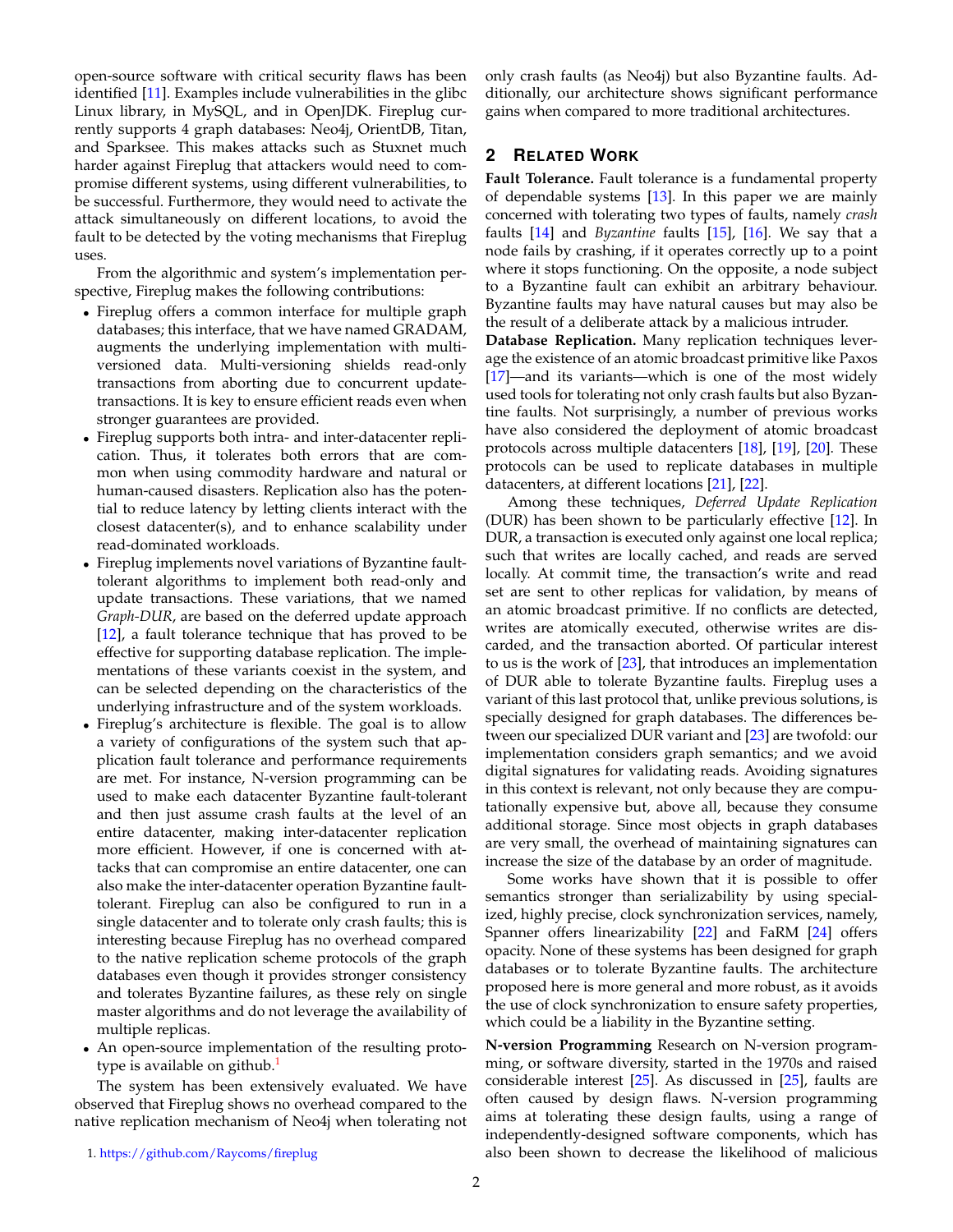intrusions [\[26\]](#page-11-4). Unfortunately, due to the large deployment effort required to combine enough distinct implementations, N-version programming is—with a few exceptions [\[27\]](#page-11-5) seldom used practice.

MITRA [\[28\]](#page-11-6) is an example of the use of software diversity to shield the system from Byzantine faults. Although it is designed for relational databases, a similar approach may be an asset when replicating graph databases.

**Graph Databases.** Graph Databases [\[29\]](#page-11-7) are database management systems that have been optimized to store, query and update graph structures. In graph databases relationships are first-class citizens on the graph data model. This is not true in other database management systems, where relations between entities have to be inferred using other abstractions such as foreign keys, making the task of querying the graph an inefficient join-intensive procedure. To avoid these limitations, graph databases store pointers in the corresponding vertices and edges. Fireplug gathers a set of features that make it unique when compared to other graph databases. First, it efficiently tolerates not only crash faults but also Byzantine faults. Many graph databases implement a variant of semi-active replication for fault tolerance, but they tolerates only crash faults; they do not consider Byzantine faults. Finally, above all, it shields the system from software vulnerabilities by relying on software diversity.

**Graph Processing.** There is a recent surge of interest in large scale graph processing, starting with Google' s Pregel [\[30\]](#page-11-8). The objective is to process large graphs in parallel, similarly to what MapReduce does for unstructured data. Apache Giraph is an open source graph processing system that tolerates node crashes like Pregel [\[31\]](#page-11-9). There are several others that also tolerate crashes, such as PowerGraph [\[32\]](#page-11-10) and Trinity [\[33\]](#page-11-11). Greft, instead, tolerates Byzantine faults [\[34\]](#page-11-12). Nevertheless, none of these systems uses replication for fault tolerance. They use checkpointing mechanisms that periodically save the state of processes in persistent storage, allowing future recovery in case of failure.

**Wide Area BFT.** Our algorithms are based on atomic broadcast protocols for the Byzantine fault-tolerant model, also known as BFT protocols [\[16\]](#page-10-15). A number of algorithms have been proposed to implement BFT in the wide-area and our work is inspired by these previous results. Most notably, Steward [\[20\]](#page-10-19) proposes an hierarchical BFT protocol, where a node from each local group is elected to represent the group in a global group. As it will be explained later, we use the same general approach but a different implementation: while Steward requires members from the local group to sign all actions of the primary, to achieve better performance in the common case, we let the primary proceed alone, and use our knowledge about the application semantics to validate its actions before applying any updates. Recent work in the blockchain area has also started to address the wide-area performance of consensus. However, most of these works, such as [\[35\]](#page-11-13), use dissemination strategies based on gossip, that fail to guarantee deterministic termination.

**Summary of Related Work.** The importance of graph databases has been growing and they are now used in applications that have strong reliability requirements. A framework that can provide Byzantine fault tolerance in a scalable, flexible, and efficient manner is needed. Many of the ingredients required to build such frameworks have been previous explored in the literature. However, they need to be adapted to operate efficiently with graph databases, and need to be integrated with each other to build a coherent whole.

# **3 FIREPLUG OVERVIEW**

Fireplug is a transactional graph database management system. It is designed to run in one or more datacenters. Each datacenter runs one or several nodes (or servers) and each node runs a (potentially different) instance of the graph database. We target a full replication scenario, where all nodes maintain a full copy of the graph. Typically, the latency among nodes residing within the same datacenter is significantly smaller than the latency among nodes in different datacenters. This may have an impact on the performance of Fireplug but not on its correctness, as we assume an asynchronous system model. Naturally, the cost of coordinating replicas across multiple datacenters (in our case, using atomic broadcast) may not be negligible (we discuss these costs in the evaluation section). Still, experience with large-scale geo-replicated systems, such as Google's Megastore [\[21\]](#page-10-20) and Spanner [\[22\]](#page-11-0) has shown that several application are willing to pay these costs to ensure liveness in face of an outage that affects an entire datacenter.

Fireplug offers flexibility at multiple levels. (i) Each node can be configured to run a different graph database. Currently, Fireplug supports Neo4j, OrientDB, Titan, and Sparksee. These graph databases may be oblivious to the Fireplug replication mechanisms but, still, the resulting assembly behaves as a single, serializable, database. (ii) It permits multiple fault models to coexist in a single deployment. Note that in a system where all nodes must be configured to tolerate the same type of faults, one may be forced to choose the most restrictive model, unnecessarily degrading the overall system performance.

Note that although Fireplug has been designed to leverage software diversity at the level of the graph database, in the current prototype, the Fireplug middleware itself runs a single implementation. In theory, one could also run multiple implementations of our libraries in different nodes, but the development effort to derive such versions is out of the scope of our research project.

# **3.1 System Components**

The main software components of Fireplug, depicted in Figure [1,](#page-3-0) are the following:

- The application front-end machines (which we designate by clients). We assume that clients receive end-user requests and run the application.
- A middleware integration layer called the *common GRAph DAtabase replication Middleware* (GRADAM). Its goal is to support the inter-operation of multiple graph databases in a cohesive environment by unifying their interface, as each database is likely to offer a slightly different interface.
- A proxy that provides a uniform interface to the graph database so that GRADAM can abstract away these details. The proxy augments the underlying database to support multi-versioned data.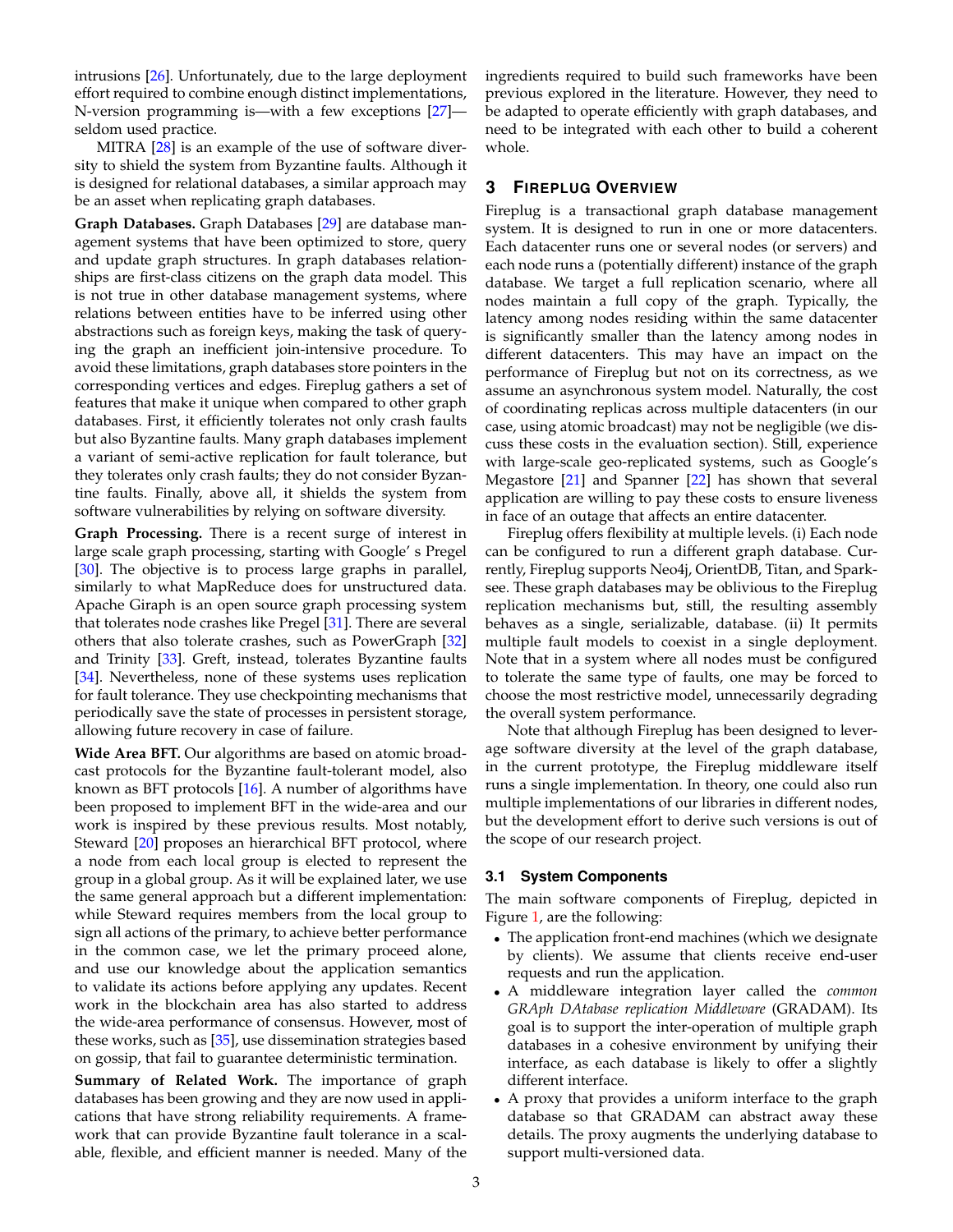<span id="page-3-0"></span>

Fig. 1: Fireplug architecture.

- Several variants of a new replication protocol, *Graph-DUR*, that implements deferred update replication tolerant to Byzantine faults and specifically designed for graph databases.
- As part of its replication protocol, Fireplug implements *Hierarchical BFT-SMaRt*, an atomic broadcast abstraction implemented as a hierarchical composition of multiple instances of the BFT-SMaRt service [\[16\]](#page-10-15). An instance of BFT-SMaRt that has members exclusively from the same datacenter is denoted a local group. An instance of BFT-SMaRt that has members from different datacenters is denoted a global group (our architecture uses a single global group).

#### **3.2 Proxy**

Due to the software diversity support by Fireplug, we defined a common interface (access class) to be used by the Fireplug clients. The interface defines the methods that each individual access class has to implement in order to ensure interoperability. The start and terminate methods are required to start a new instance of the database and terminate it. The beginTransaction and endTransaction methods delimit a transaction. We support the most fundamental operations, namely create, read, update, and delete, to ensure that the interface can be implemented by a wide range of graph databases. Each of these operations has its corresponding method in the common interface. These methods accept, as a parameter, either a vertice or an edge object. Fireplug requires an instance of GRADAM to be implemented for each different graph database. We do not see this as an impairment for adoption, because GRADAM is relatively easy to implement. In our prototype, the implementation of GRADAM for the different databases required the following number of lines of code: 509 for Titan, 673 for Sparksee, 441 for OrientDB, and 738 for Neo4j.

#### **3.3 System Operation**

Clients connect to an instance of GRADAM, typically at the closest server, and coordinate the execution of transactions that are composed of several read and write operations. Transactions are marked by the startTransaction and end-Transaction delimiters. The responsibility of a GRADAM instance is threefold: (i) it bridges local clients with the local graph database replica, translating between the common interface (the one exposed to clients) and each particular graph database interface; (ii) it augments the underlying databases with multi-versioning data; (iii) it interacts with the remaining GRADAM instances, running on remote

replicas, to ensure that all transactions that commit are serializable.

The communication among multiple GRADAM instances running at different nodes is coordinated by our own DUR protocol. For some operations, namely to implement update-transactions, the explicit exchange of messages among instances is done using an atomic broadcast abstraction. This can be configured to tolerate both crash and Byzantine faults, and to offer different qualities of service. As already mentioned, the atomic broadcast service leverages BFT-SMaRt [\[16\]](#page-10-15), an open source library that implements Byzantine-tolerant state machine replication. Our implementation uses a hierarchical combination of multiple BFT-SMaRt groups and makes use of two broadcast services offered by BFT-SMaRt, namely a (non-ordered) reliable broadcast and a (totally ordered) atomic broadcast (later detailed in §[4.2\)](#page-4-0).

# **4 GRAPH-DUR: REPLICATION IN FIREPLUG**

Replication in Fireplug is managed using several variants of the Byzantine-tolerant DUR proposed in [\[23\]](#page-11-1). We first discuss the major differences between our variants (that we have named Graph-DUR) and [\[23\]](#page-11-1). Then, we describe how update and read-only transactions are processed. Finally, we detail the implementation of the atomic broadcast primitive integrated into Fireplug, a fundamental abstraction for Graph-DUR.

#### **4.1 Adaptation of DUR for Graph Databases**

**Semantic-Awareness.** Graph-DUR considers the semantics of the graph structure in an effort to reduce conflicts, a technique commonly used in both transactional memory [\[36\]](#page-11-14), [\[37\]](#page-11-15) and geo-replicated distributed systems [\[38\]](#page-11-16), [\[39\]](#page-11-17).

First, clients can potentially merge updates before pushing them to Fireplug to reduce the number of operations that need to be managed by the underlying databases. For instance, updating a vertex can be merged with its preceding vertex creation request, and deleting a vertex invalidates preceding updates or creations on the same vertex.

Second, the conflict detection algorithm has been adapted to also take the semantics of graph operations into account, in particular, we avoid flagging conflicts when the operations are known to be commutative. For instance, imagine two concurrent transactions attempting to remove the same vertex from the graph. In a transactional NoSQL database, the conflict detection algorithm would abort one of the transactions, given that both transactions "update" the same key. Our conflict detection algorithm takes into account that both operations commute, allowing both to commit. In order to implement such conflict detection algorithm, Graph-DUR requires clients to explicitly track not only reads and writes, but also create and delete operations. Thus, commutative operations can be efficiently spotted at the certification phase and unnecessary aborts are precluded.

**Signature-free Read Validation.** In a Byzantine-tolerant setting a single instance of the database cannot be trusted. If the instance is faulty, it may return bogus or stale data. In [\[23\]](#page-11-1) this is addressed by having the servers sign every data item. In the case of relational databases this is valid because it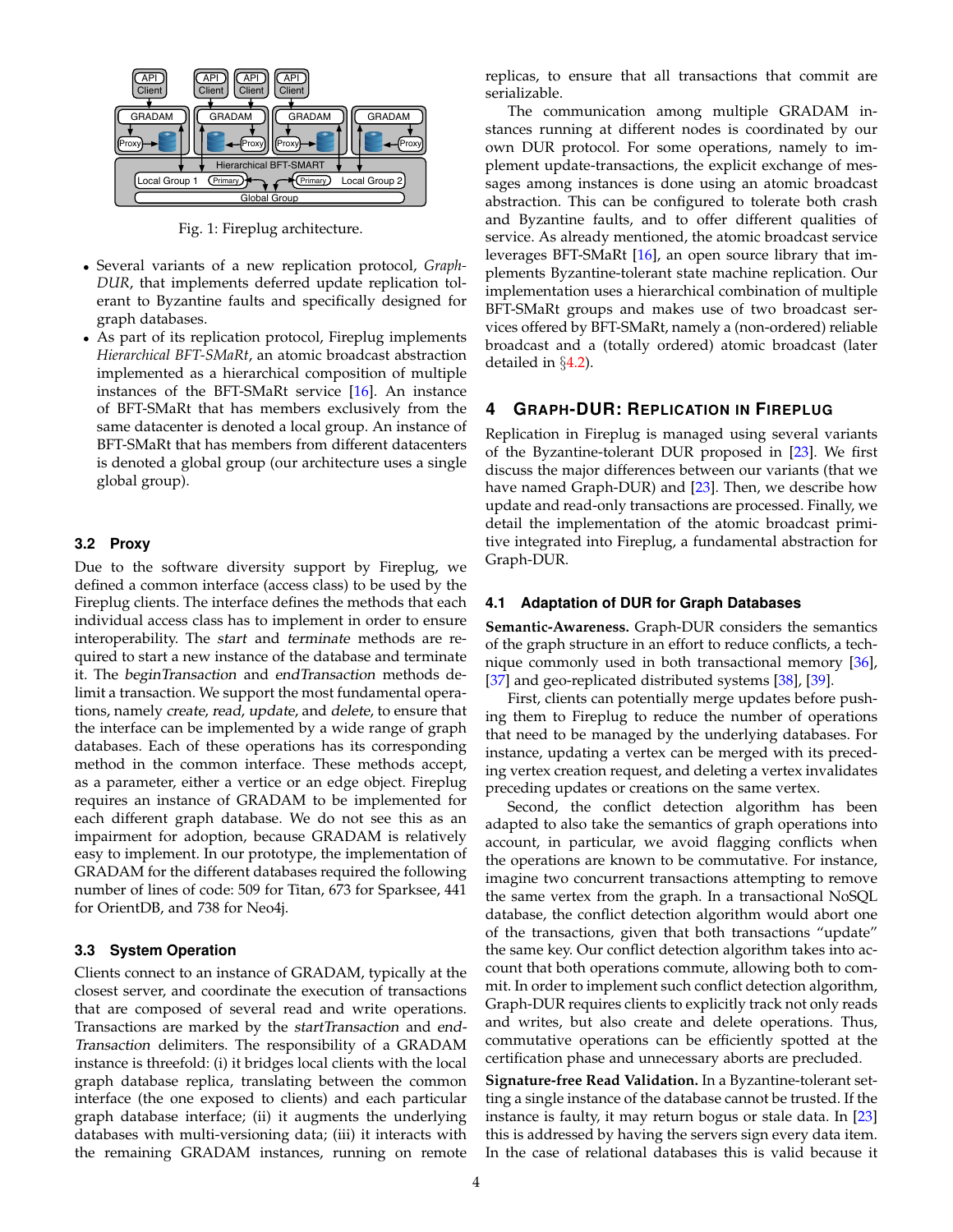<span id="page-4-1"></span>

Fig. 2: Hierarchical architecture.

is possible to sign tables or sections. Nevertheless, when using graph databases, this is not a viable option. Different graph databases store their data in fairly independent nodes and relationships. Therefore, implementing this mechanism would imply signing every node and relationship in the graph, adding a severe overhead. In fact, depending on the size of the objects, adding signatures can increase the size of the database and the correlated bandwidth cost by an order of magnitude. The tradeoff is that we need to validate read-only transactions by comparing the contents of different instances. In order to decrease the complexity and delay caused by global validation, we propose several optimizations in §[4.4.](#page-6-0)

# <span id="page-4-0"></span>**4.2 Hierarchical Atomic Broadcast**

Some variants of Graph-DUR require the execution of an atomic (totally) ordered broadcast primitive across multiple datacenters. We have implemented this primitive as a hierarchical composition of multiple instances of BFT-SMaRt.

*Specification.* We assume a set of n processes,  $\Pi$  =  $\{p_1, \ldots, p_n\}$  which may fail by crashing, or by behaving maliciously. If a process does not fail, we say it is a *correct* process, and otherwise it is a *faulty* process.

Like other atomic broadcast primitives, our hierarchical atomic broadcast is defined by the HAB-broadcast(m) operation, where *m* is the message to be broadcast. The HABbroadcast(m) operation may trigger the HAB-deliver(m) event at a process. The hierarchical atomic broadcast primitive satisfies the following properties:

*Validity.* If a process  $p_i$  delivers a message  $m$ , some process p<sup>j</sup> has broadcast *m*.

*Integrity.* Every process delivers a message at most once.

*Agreement.* If a correct process  $p_i$  delivers a message  $m$ , then all correct processes eventually deliver *m*.

*Total order.* If two correct processes  $p_i$  and  $p_j$  deliver two messages *m* and *m'*, then  $p_j$  delivers *m* before *m'* iff  $p_i$ delivers *m* before *m'*.

*Instantiation.* The general architecture of the implementation is depicted in Figure [2.](#page-4-1) In each datacenter, we setup an atomic broadcast group that coordinates all replicas that reside in that datacenter. Then, one replica from each datacenter is elected to participate in an inter-datacenter atomic broadcast group—we refer to each of these nodes as *primary*. Thus, instead of coordinating all replicas in a single large atomic broadcast group—an approach that we refer as *flat*, coordination is achieved by executing a sequence of actions on the smaller intra-datacenter and inter-datacenter

atomic broadcast groups. We denote the inter-datacenter group simply as the *global* group and the internal group in datacenter *i* as *local<sub>i</sub>*. For liveness, we assume that the system is augmented with an unreliable failure detector that can trigger the change of a faulty or stalled primary  $[40]$ .

The global group can be configured to tolerate  $f$  crash or f Byzantine faults, requiring  $2f + 1$  or  $3f + 1$  participants respectively. Note that if the global group is configured to tolerate Byzantine faults and less than  $3f + 1$  datacenters are available, then datacenters may have to participate in the global group with more than one node. Local groups can also be either crash- or Byzantine-tolerant, offering extra flexibility when configuring the system to improve performance. If the global group is configured to only tolerate crashes, local groups will not be able to tolerate Byzantine faults. The right configuration is scenario-specific, and depends both on the user requirements and on the estimated power of the adversary.

*Operation.* Hierarchical Atomic Broadcast is implemented as follows. Clients initiate a HAB-broadcast by sending messages directly to the global group. These messages are then totally ordered by BFT-SMaRt (where consensus is used to assign a sequence number to each message) and delivered to all members of that group. Differently from the standard BFT-SMaRt implementation, in the HAB-broadcast variant, the message is delivered together with the signed votes from a quorum of members of the global group. This quorum of signatures certifies the sequence number that has been assigned to the message (by the global group). Then, each member of the global group broadcasts the message (along with the corresponding set of signatures) to all members of the local group. For this purpose, it uses the more efficient unordered Byzantine broadcast service of BFT-SMaRt. This ensures that if a correct member of the local group receives the message, all members do receive the message. Messages are delivered to the remaining members of each local group in the order defined by the global group. Later in the evaluation section we show that this strategy is much more scalable than trying to perform atomic broadcast on a single group that contains all replicas.

#### <span id="page-4-2"></span>**4.3 Update Transactions**

Fireplug implements two different variations of the Graph-DUR protocol. Both variants execute transactions against a single replica and certify concurrent transactions in total order. However, each variant uses a different communication pattern and a different set of replicas involved in the certification. We have called these variants Hierarchical-Broadcast Global-Certification (HB) and Hierarchical-Certification Global-Apply (HC) respectively. Each of these variants represents a different trade-off between CPU and Network resource consumption. We explain these variants in the following subsections.

#### *4.3.1 Client Algorithm*

The client algorithm is the same for both variants of Graph-DUR and is presented in Algorithm [1.](#page-5-0) The clients maintains a read-set  $(t.RS)$ , a write-set  $(t.WS)$ , a create-set  $(t.CS)$ , and a delete-set  $(t.DS)$ , where it stores all the objects that have been, respectively, read, updated, created, and deleted in the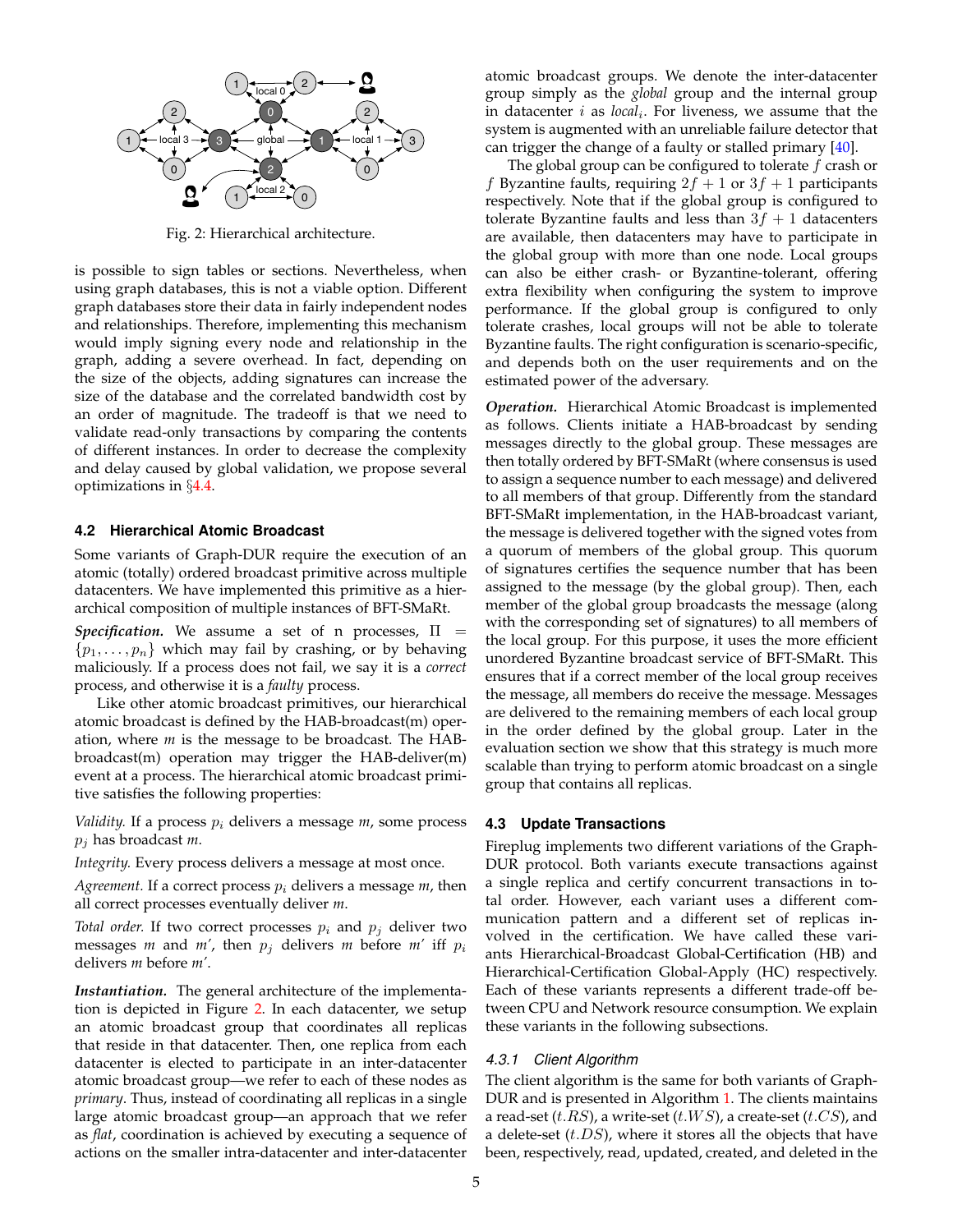#### <span id="page-5-0"></span>**Algorithm 1** Client code

|     | 1: function BEGINTRANSACTION(t, transactionClass)<br>$\triangleright$ Start<br>Transaction |
|-----|--------------------------------------------------------------------------------------------|
| 2:  | $t.RS \leftarrow \emptyset$<br>$\triangleright$ Initialize read-set                        |
| 3:  | $t.WS \leftarrow \emptyset$<br>$\triangleright$ Initialize write-set                       |
| 4:  | $t.CS \leftarrow \emptyset$<br>$\triangleright$ Initialize create-set                      |
| 5:  | $t.DS \leftarrow \emptyset$<br>⊳ Initialize delete-set                                     |
| 6:  | t.server $\leftarrow$ best closest server(transactionClass) $\triangleright$ Pick a server |
| 7:  | $t.ts \leftarrow \perp$<br>$\triangleright$ Transaction timestamp                          |
|     | 8: end function                                                                            |
|     | 9: function $READ(t,oid)$<br>$\triangleright$ Read operation                               |
| 10: | if (oid, v, ts) $\notin$ $(t.RS \cup t.WS \cup t.CS \cup t.DS)$<br>then                    |
| 11: | $(\text{oid}, v, ts) \leftarrow t$ .server.SERVER READ $(\text{oid})$                      |
| 12: | $t.Rs \leftarrow (oid, v, ts)$                                                             |
| 13: | if $t.ts = \bot$ then                                                                      |
| 14: | $t.ts \leftarrow ts$                                                                       |
| 15: | else if $t.ts < ts$ then                                                                   |
| 16: | abort                                                                                      |
| 17: | end if                                                                                     |
| 18: | end if                                                                                     |
| 19: | return $v$                                                                                 |
|     | 20: end function                                                                           |
|     | 21: function CREATE $(t, \text{oid})$                                                      |
| 22: | $t.CS \leftarrow (oid)$<br>$\triangleright$ Save in create-set                             |
|     | 23: end function                                                                           |
|     | 24: function DELETE $(t, \text{oid})$                                                      |
| 25: | $t.DS \leftarrow (oid)$<br>$\triangleright$ Save in delete-set                             |
|     | 26: end function                                                                           |
|     | 27: function WRITE(t,oid, v)                                                               |
| 28: | $t.WS \leftarrow (oidi, v)$<br>$\triangleright$ Save in write-set                          |
|     | 29: end function                                                                           |
|     | 30: function ENDTRANSACTION(t)                                                             |
| 31: | if HB-mode on then                                                                         |
| 32: | HAB-BROADCAST(hb-validation, t, ts, t.RS, t.WS, t.DS,                                      |
|     | $t.CS$ ) to all servers.                                                                   |
| 33: | else<br>$\triangleright$ HC mode on                                                        |
| 34: | ABCAST(hc-validation, t, ts, t.RS, t.WS, t.DS, t.CS) to                                    |
|     | servers in global group.                                                                   |
| 35: | end if                                                                                     |
| 36: | wait for identical (t, outcome) from $f + 1$ servers                                       |
| 37: | return outcome                                                                             |

38: **end function**

course of the transaction. Updates, deletions, and creations, which are cached at the client, will only reach the servers on commit. To make sure clients read the changes made during the transaction, on each read the result will be matched with the write-set and then updated accordingly. The client starts by selecting a node against which it will execute the update transaction optimistically.

The client also keeps a variable  $t.ts$ , that stores the snapshot used for performing reads; all reads are consistent with this snapshot. This variable is initialized with the timestamp of the first object read by the transaction (line [14\)](#page-5-0). Additionally, on each read, the timestamp of the object in the database has to be compared with the transactions *snapshotId* to guarantee the isolation property of the transaction. If the timestamp corresponds to a transaction which has been committed after the start of the current transaction, the transaction will be aborted (line [16\)](#page-5-0). Since GRADAM supports multi-versioning, the database will retrieve a version matching the transactions *snapshotId* to avoid the abort.

From the client's perspective, the only difference between running transaction on HB or HC mode is how the validation of the transaction is requested when it attempts to commit (line [31\)](#page-5-0). In HB mode, the validation request is sent to all replicas using the hierarchical atomic broadcast primitive described before. In HC mode the validation re-

#### <span id="page-5-1"></span>**Algorithm 2** Certification Procedure

```
1: global\_ts = 0 . \triangleright Initiate global snapshot Id
2: function GET_SETVER_TS
3: return global_ts
 4: end function
5: function SERVER READ(oid, snapshot)
6: (oid, v, ts) \leftarrow RETRIEVE(oid, snapshot)
7: end function
8: function VALIDATE_READSET(read_set)
9: for \forall (oid, v, ts) \in read_set do<br>10: (oid, v', ts') \leftarrow RETRIEVE(o
           (oid, v', ts') \leftarrow RETRIEVE(oid)11: if v \neq v' or ts \neq t' then
12: return abort
13: end if
14: end for
15: end function
16: function VALIDATE_UPDATESET(ts, w_set, d_set, c_set)
17: for \forall (oid, v) ∈ c_set \cup d_set \cup w_set do
18: (oid, v', ts') \leftarrow RETRIEVE(oid)<br>19: if ts < t' then
19: if ts < t' then
20: return abort
21: end if
22: end for
23: end function
24: function VALIDATE_TRANSACTION(ts, t.RS, t.WS, t.DS, t.CS) \trianglerightcalled in total order
25: result ← VALIDATE_READSET(t.RS)<br>26: if result = abort then
        26: if result = abort then
27: return abort<br>28: end if
28: end if
       \textit{result} \gets \textit{VALUE\_UPDATE}(\textit{ts}, t.WS, \, t.DS, \, t.CS)30: return (result, global_ts)
```
31: **end function**

quest is sent just to the members of the global group, using the default atomic broadcast primitive of BFT-SMaRt.

#### *4.3.2 Certification Algorithm*

The certification algorithm is presented in Algorithm [2.](#page-5-1) This algorithm can be executed by any server, as long as certification requests are processed in total order. Each node and relationship contain, additionally to the timestamp, the hash of the node itself. This will be used to check whether the server tries to send outdated, wrong or corrupted data to the client. The certification check, for a transaction  $ts$ , may be broken down into two fundamental steps:

- The validation procedures check if the transaction does not violate serializability. For that, we check that no transaction  $ts'$  with an update set that overlaps with ts update set or with ts read set has committed after ts started (lines [8–15](#page-5-1) and [16–23\)](#page-5-1);
- The validation procedures checks that the values that have been returned to the client by the delegate replica match the values stored locally. For this purpose, the procedures check if all hashes  $h' \in v' \in t$ . *rs* are equal to their corresponding values and hashes  $h \in v$  in the database.

If the transaction passes both checks it can be committed. Otherwise it needs to be aborted.

## *4.3.3 Hierarchical-Broadcast Global-Certification*

The Hierarchical-Broadcast Global-Certification (HB) variant of Graph-DUR is the one closer to the classical DUR. In this variant, update transactions are executed following the DUR algorithm: optimistically against a single replica (typically the closest one) and validated in parallel by all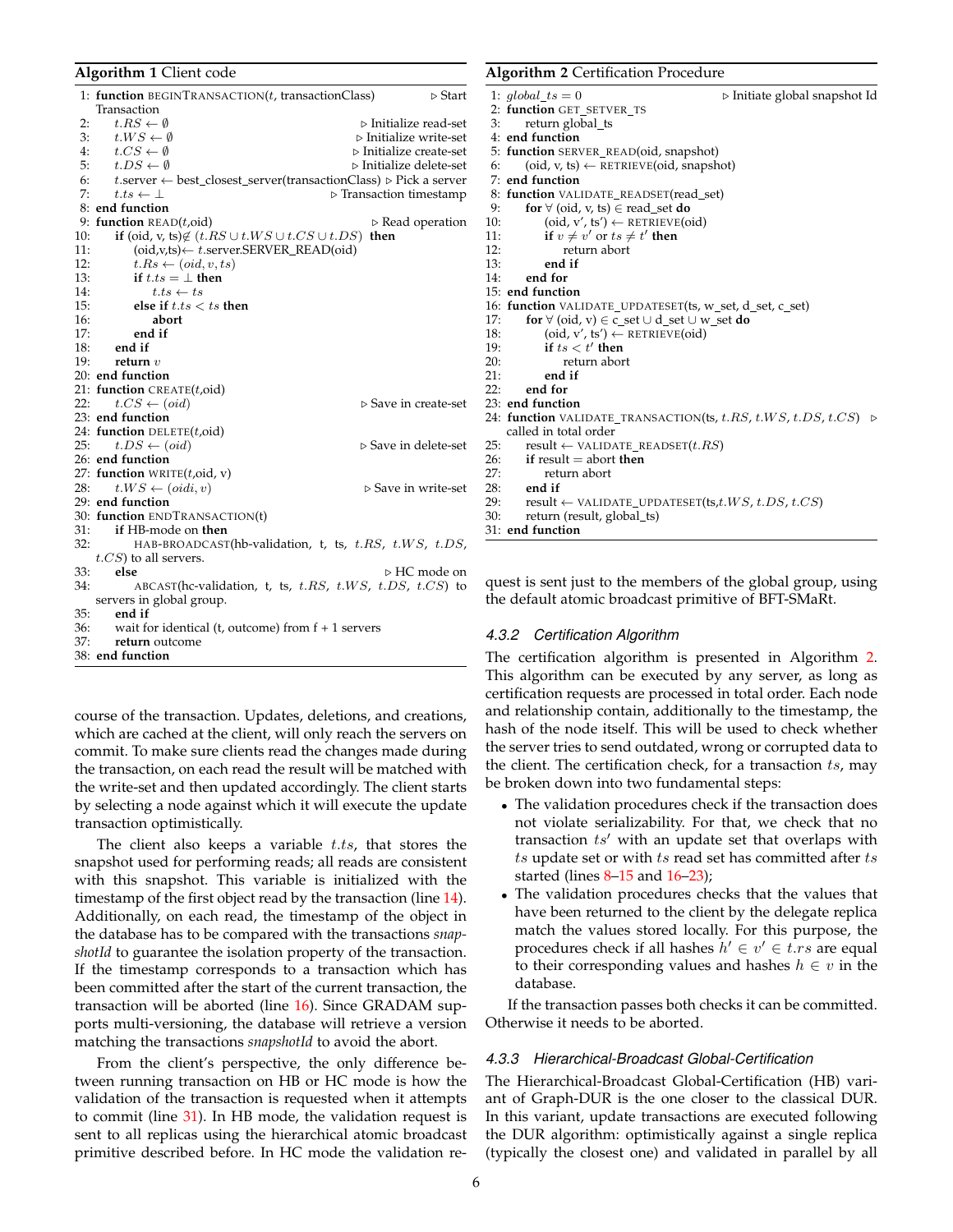<span id="page-6-1"></span>**Algorithm 3** Hierarchical-Broadcast Global-Certification (HB)

|    | 1: function HAB-DELIVER(hc-validation, ts, t.RS, t.WS, t.DS, t.CS)<br>$\triangleright$ called in total order by all replicas<br>from client c |
|----|-----------------------------------------------------------------------------------------------------------------------------------------------|
| 2: | (result, global_ts) $\leftarrow$ VALIDATE_TRANSACTION(ts, t.RS, t.WS,                                                                         |
|    | t.DS, t.CS                                                                                                                                    |
| 3: | send result to client c                                                                                                                       |
| 4: | if result $=$ commit then                                                                                                                     |
| 5: | APPLY_UPDATES(global_ts, t.W S, t.DS, t.CS)                                                                                                   |
| 6: | end if                                                                                                                                        |
|    | 7: end function                                                                                                                               |
|    |                                                                                                                                               |
|    |                                                                                                                                               |

replicas in total order, to ensure serializability. As a result of this algorithm, all correct replicas certify the same sequence of transactions, in the same order. Thus, all correct replicas will reach a consistent decision regarding the commit or abort of the transaction.

The pseudo-code is given in Algorithm [3.](#page-6-1) When the validation request is received in total order from the hierarchical broadcast protocol, all nodes apply the validation procedure described before and inform the client of the outcome. Additionally, if the transaction commits, the update set is applied to the local database. HB requires a single execution of the totally ordered broadcast algorithm at commit time. This is used to ensure that all replicas can certify the transaction in exactly the same order. This ensures that the certification, that is deterministic, yields exactly the same results at all correct replicas. The drawback of this approach is that it suffers from redundant CPU consumption, as all replicas perform essentially the same work every time an update transaction attempts to commit.

#### *4.3.4 Hierarchical-Certification Global-Apply*

The Hierarchical-Certification Global-Apply (HC) variant of Graph-DUR aims at trading processing time for communication. In this variant, a transaction is just certified by the nodes in the global group. These nodes produce a signed proof of the transaction outcome. Then, the updates associated with a transaction are broadcast together with the proof that the associated transaction was serializable and can be committed, and applied to the local datastore by all nodes without the need of going through local certification.

The pseudo code is given in Algorithm [4.](#page-6-2) In detail, when a client finishes a transaction containing update requests, it broadcasts the transaction to the global group only. The transaction is delivered in total order to the members of the global group that perform the certification (line [2\)](#page-6-2), sign the result, and broadcast the result to the global group, using the unordered Byzantine tolerant primitive (line [3\)](#page-6-2). Additionally, the servers send the result to the client (line [4\)](#page-6-2). If the certification fails the transaction is aborted and no further steps are required. If the transaction commits, each member of the global group collects  $f + 1$  identical commit messages (line [6\)](#page-6-2). If no quorum can be achieved, the transaction is aborted. If a quorum is achieved, the update set is applied locally and sent to all members of the local group (lines [8](#page-6-2)) and [9\)](#page-6-2). Finally, when the values are received by the members of the local group, each member checks if the  $f + 1$  commitvotes are valid and then applies the update set in the order defined by *global ts* (line [15\)](#page-6-2).

Note that, given that  $f + 1$  votes to commit the transaction are enough to certify that the transaction validation

#### <span id="page-6-2"></span>**Algorithm 4** Hierarchical-Certification Global-Apply (HC)

- 1: **function** ABCAST-DELIVER(hb-validation, ts, t.RS, t.WS, t.DS,  $t.CS$ ) from client  $c \geq$  called in total order by replicas in the global group
- 2: (result, global\_ts)  $\leftarrow$  VALIDATE\_TRANSACTION(ts, t.RS, t.WS,  $t.DS, t.CS$
- 3: RBCAST(hc-result, ts, result) to servers in global group.
- 4: send result to client c
- 5: **if** result = commit **then**
- 6: result-set  $\leftarrow$  collect  $f + 1$  RBCAST-DELIVER(hc-result, ts, commit) from other servers in the global group
- 7: **if**  $|result-set| \geq f + 1$  **then**
- 8:  $APPLY_UPDATES(global_ts, t.W.S, t.D.S, t.C.S)$ <br>9: RBCAST(global-apply ts, result-set, global
- $RBCAST(global-apply, ts, result-set, global_ts, t.W.S,$
- $t.DS, t.CS$ ) to all server of my local group
- 10: **end if**
- 11: **end if**
- 12: **end function**
- 13: **function** ABCAST-DELIVER(global-apply, ts, result-set, global\_ts,  $t.WS, t.DS, t.CS)$
- 14: **if** result-set is valid **then**
- 15: APPLY\_UPDATES(global\_ts, t.WS, t.DS, t.CS)
- 16: **end if**

17: **end function**

succeeded, it is not strictly required that all members of the global group certify the transaction. Therefore, in the most common case (i.e, when no Byzantine faults occur) it is possible to load balance the work of certifying the transactions among the members of the global group. It is clear that HC, even with this optimization, requires significantly more communication than HB, given that  $f+1$  votes need to be collected before the update set can be applied. However, instead of requiring all nodes to validate the transaction, with HC only a quorum of nodes need to perform this task. In scenarios where capacity of nodes is very heterogeneous, HC can bring advantages since it is possible to offload the validation work to the more powerful machines.

#### <span id="page-6-0"></span>**4.4 Read-only Transactions**

To improve performance, read-only transactions are executed differently from classical DUR. Fireplug supports read-only transactions with several different resilience levels. One dimension of resilience is concerned with the geographical scope of the fault: *locally-safe* reads, that cross check the results using two nodes of the same datacenter and; *globally-safe* reads, that cross check the results using nodes of different datacenters (globally-safe reads should be used if there is the threat of an entire datacenter becoming compromised). The other dimension of resilience is concerned with the database instance: *version-unaware* reads do not care about the database instance when validating reads and *version-aware* reads always validate read transactions using different graph databases (in order to resist to vulnerabilities that compromise all instances of the same graph database).

Furthermore, Fireplug considers 3 different implementations of each resilience level, namely: *pessimistic* readonly transactions (PR), *optimistic latency-driven* read-only transactions (OR-L), and *optimistic throughput-driven* readonly transactions (OR-T). We describe the three different implementations below:

• Pessimistic read-only transactions are executed as these were update transactions by broadcasting them, in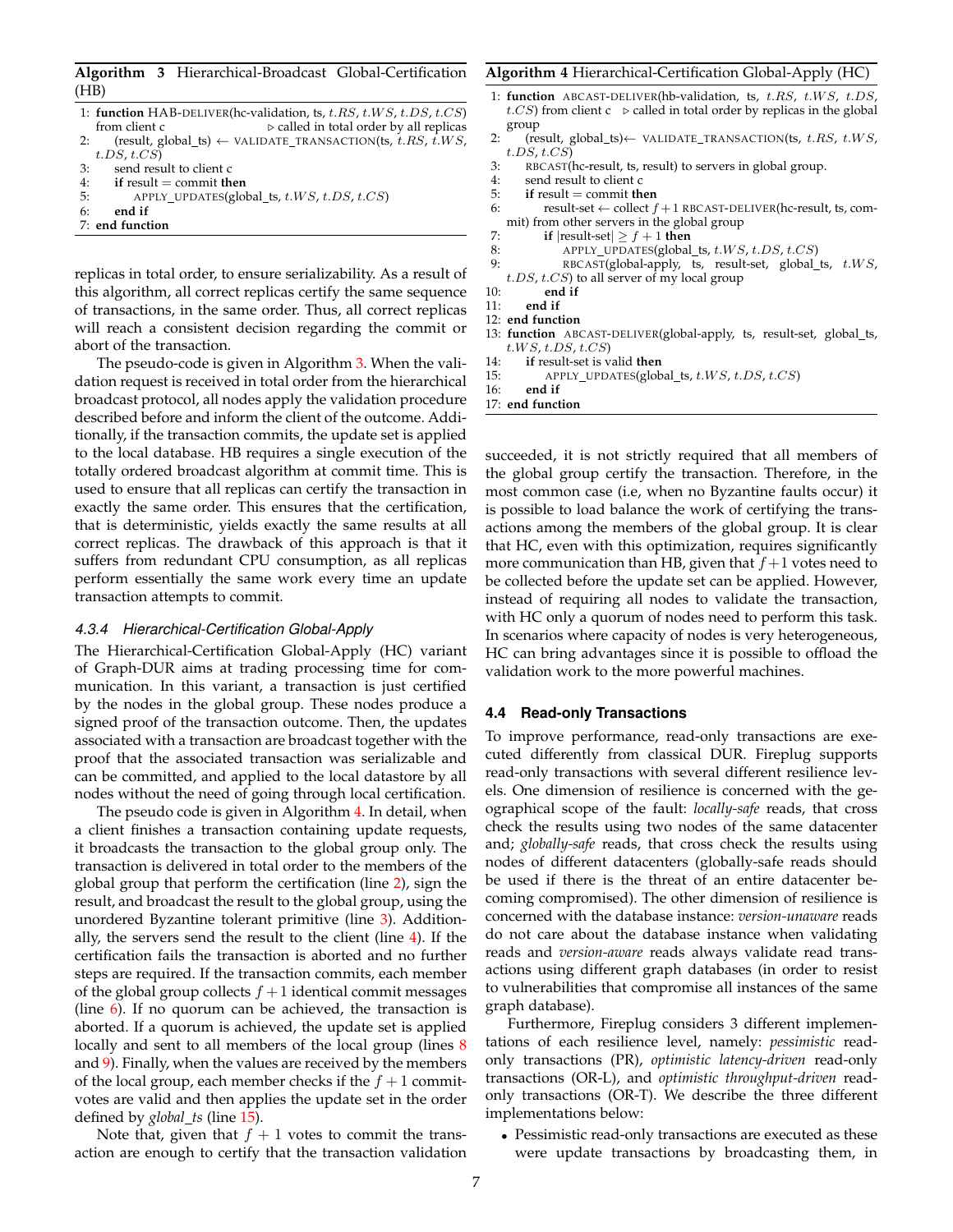total order, to all replicas in the global cluster. Thus, pessimistic read-only transactions are as expensive as update transactions. Nevertheless, this implementation has some advantages when compared to the other two implementations described below. First, it guarantees that all replicas have a state consistent with the local replica when validating the read transaction. This ensures that, if the local replica is correct, the validation of the read transaction always succeeds. Second, even if the local replica is faulty, the fault is always detected.

- Optimistic latency-driven also broadcasts the read-only transaction to all replicas, but use the unordered broadcast primitive instead. Therefore, when remote nodes attempt to validate the transaction, they may not have an up-to-date state. Nodes that are up-to-date (i.e., that have already installed the snapshot that was used for the client when executing the read transaction), can validate the transaction and send the result back to the client. The client can continue as soon as it received f additional validation confirmations from the desired set of replicas (the exact set depends on the desired resilience). This ensures a quicker validation, although it still requires global communication.
- Finally, optimistic throughput-driven reads is the least expensive implementation. The read transaction is broadcast to f other nodes with the desired resilience properties using point-to-point communication. This avoids global communication. Unfortunately, if the selected targets are not up-to-date, the client may be forced to select additional targets, which may increase the latency of reads.

In both optimistic executions if the read transaction returns an abort, read transactions are re-executed in pessimistic mode since the client cannot be sure if he read wrong or just outdated data. Although this may cause additional overhead in the worst case, given that workloads in graph databases are typically read-dominated [\[4\]](#page-10-3), in most of the cases, the validation will succeed without requiring the execution of a totally ordered broadcast. This brings significant performance gains in the most frequent case.

# **4.5 Configuring Graph-DUR**

As described before, Graph-DUR must be configured differently depending on the type of failures one wants to tolerate. In this section, we discuss how Graph-DUR should be configured to tolerate three types of failures: crash faults, Byzantine nodes, and Byzantine datacenters. We also briefly discuss how Graph-DUR can detect these failures and how to recover from them.

#### *4.5.1 Crash Faults*

When a node crashes or is suspected, if that node is not a primary, no special action is performed since it is transparently handled by the atomic broadcast protocol. But, if the node is a primary (member of the global group), corrective measures need to be performed. First a new primary is elected from the local group of the faulty node. If the old primary is still active (and was just slower), it will remove itself from the global group. If the old primary crashed, the new primary of the local group pro-actively joins the

global group, obtains the delivery log of the global group, and reliably broadcasts to the local group all messages that have not been propagated to the local group by the faulty primary.

#### *4.5.2 Tolerating Byzantine Nodes*

A Byzantine node can be a non-primary or a primary. If it is a non-primary, any misbehaviour will be detected by a client, that will not be able to validate the result of the transaction executed against the faulty node. The client simply selects another server (the client may also report the fault, such that the server is eventually replaced). If the faulty node is a primary we need to consider two scenarios, namely, the faulty node can misbehave in the global group or in the local group (or in both). We discuss these two scenarios below.

If a faulty primary misbehaves in the global group in a manner that prevents the global group to make progress (for instance, it it is the global group's primary), it will be suspected by the correct nodes in the global group, forcing a view change. The correct members of the global group will then report this fact to the affected local group, such that a new primary is elected. A faulty primary may also behave correctly in the global group but fail to forward transactions to its local group. To detect this scenario, clients expect a confirmation that a write transaction has been applied from  $f + 1$  members of each local group. Failure to collect such quorum from a given local group will also lead to the corresponding primary being suspected and to the election of a new primary.

# *4.5.3 Tolerating Byzantine Datacenters*

Fireplug can also be configured to tolerate faults at the level of an entire datacenter, as long as the deployment includes at least  $3f+1$  datacenters or the datacenter offering multiple replicas to the global cluster is not faulty. In fact, the protocol described in the previous section tolerates the failure of  $f$ entire datacenters or of  $f$  machines in one of the datacenters.

# **5 EVALUATION**

In this section, we present the results of an experimental study of Fireplug. We answer the following questions: What are the differences in performance among the two update protocols (HB and HC) and how these compared with classical DUR based on a flat group? What is the impact of multi-versioning? How do the different read-only protocols perform? How well does Fireplug perform in terms of throughput when compared with the native replication schemes of the underlying graph databases?

The evauation shows not only the absolute performance of Fireplug but also its overhead with regard to different baselines: §[5.1](#page-8-0) compares the performance against nonhierarchical protocol,  $\S 5.5$  $\S 5.5$  compares with the native replication scheme of Neo4j, and  $\S$  [5.3](#page-9-0) shows the overhead of the multi-version features.

In the experiments we use five different workloads: Read-only (100% Reads), Read-heavy (0.2% Writes), Conflict-prone (5-20% Writes), Balanced (25-75% Writes), and Write-only (100% Writes).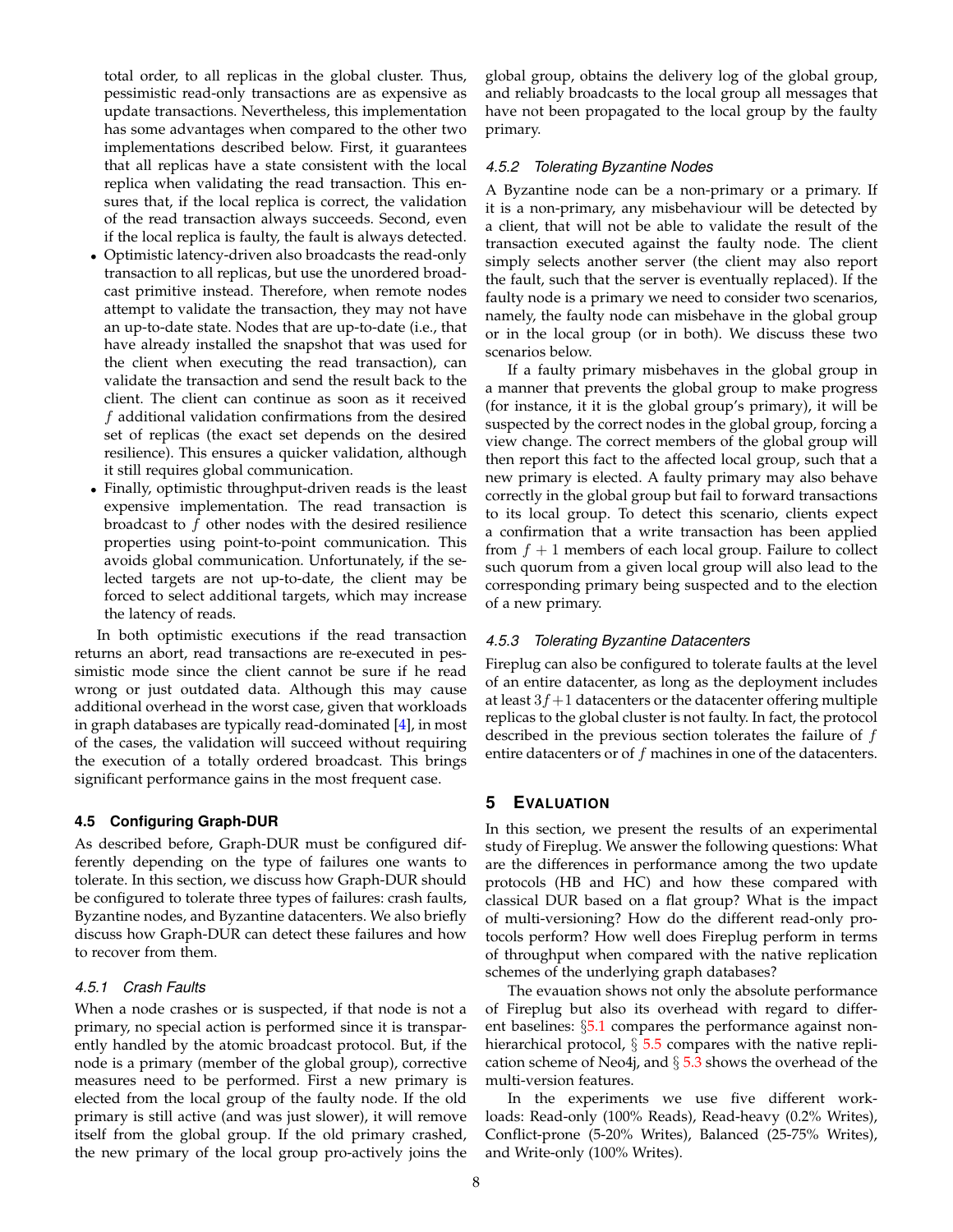All workloads are based on real usage of graph databases (such as Facebook's TAO [\[4\]](#page-10-3)) just varying the different write levels. The dataset has been synthetically generated using gMark, a well-founded approach for schemadriven generation of graphs and query workloads [\[41\]](#page-11-19). It represents a social-network and has 100,000 vertices and approximately 230,000 edges. Each experiment was executed three times in order to avoid statistical errors, and the results presented are the means of the throughput (operations per second) observed on all servers during a 6 minutes execution interval. We discarded the first and the last minute of each experiment, to avoid effects of the warm-up and cooldown periods.

The experiments were carried out in the Grid'5000 testbed [\[42\]](#page-11-20). Each database replica runs on a separate dedicated machine with 64GB RAM and eight 2.0GHz cores. Client instances were started on the same physical machines as the server they connect to. Some scenarios use multiple data centers: scenarios with 8 servers use two data centers, each with 4 servers each (2 representatives in the global group) and scenarios with 12 servers use 4 data centers each with 3 servers (one representative in the global group). Because the latency among Grid'5000 clusters is very small, we emulated larger geo-replicated scenarios by using netem [\[43\]](#page-11-21) to add a 20ms delay in the links that connect machines from different datacenters.

# <span id="page-8-0"></span>**5.1 Update Transactions: HB Flat vs HB Hieraquical**

To compare the performance of the different protocols used to process update transaction we use a write-only workload and assess what is the maximum throughput achievable with each protocol in different scenarios. We set the percentage of writes to 100%, to assess the load writes impose on the system in both configurations. We gradually increased the number of clients until the throughput reached a plateau, to capture the maximum capacity of that configuration: for the flat configuration the max-throughput was achieved by using 5 to 60 clients depending on the number of servers; for the hierarchical configuration the number of clients ranged from 30 to 60. The results are depicted in Figure [3,](#page-8-1) showing the difference in percent of both approaches for different numbers of nodes. As it can be observed, the advantage of Fireplug increases significantly with an increasing number of servers up to 900% with 12 servers. This is due to the fact that the message complexity of the algorithms grows quadratically with the number of members in each group. We chose to display the difference in performance in percent to highlight the increasing difference between both approaches with an increasing number of servers. Encompare the performance of the different protocols used in the performance of the time time to execute and verify a simple performance of the time of the time of the time secure of the time of the time of the time of th

# **5.2 Update Transactions: HB vs HC**

We now compare HB with Hierarchical-Certification Global-Apply (HC). As discussed in  $\S$  [4.3,](#page-4-2) HB is expected to have an advantage over HC in most execution cases since the primaries do not have to calculate extra signatures and also do not have to exchange them before sending them to the local replicas. Nevertheless, HB puts more load on the local (non-primary) replicas than HC, given that with HB local replicas also have to execute and verify the transactions.

<span id="page-8-1"></span>

Fig. 3: Comparison between flat and Fireplug's throughput.

<span id="page-8-2"></span>

Fig. 4: Comparison between HC and HB's throughput.

transaction takes, on average, more than twice the time it takes to do the verification only. This means that with HB local replicas are subject to approximately twice the load than local replicas running HC (for each write transaction).

From the discussion above, one can reason as follows. If the system is not overloaded, HB is expected to perform better, because it requires a smaller number of communication and processing steps. If the system is overloaded and machines are homogeneous, the performance of both HC and HB will fall. However, it is possible to sustain more load by upgrading only machines in the global cluster and switching from HB to HC, given that HC alleviates the burden on the local replicas. Our experimental results, confirm this analysis.

Figure [4](#page-8-2) shows the performance of HB vs HC in two scenarios: a scenario where all machines have high capacity (homogeneous) and a scenario where only the machines in the global cluster have high capacity, and the local replicas have lower capacity (half the capacity of primaries). With 25% writes, the local replicas are not overloaded in any of the scenarios, thus HB performs much better than HC (almost 40% better). However, with 50% writes, in the scenario where local replicas are less powerful, they can no longer keep-up with the load, thus HC outperforms HB (by almost 20%). Finally, with 75% writes, even when all machines have high capacity, HC performs better. In this case, the amount of writes saturates even the more powerful machines but, since local replicas have less work in HC, they have some free cycles to serve read transactions improving the overall throughput. In summary, HB should be used in steady state (we assume the system is provisioned to avoid overload in normal operation) and HC can be used to mitigate the effects of workload peaks. A fully discussion of self-adaptation mechanisms for Fireplug is out of the scope of this paper. We just point out that we also implemented sensors on each replica that monitor the size of the request queues and that allow to detect when nodes are overloaded.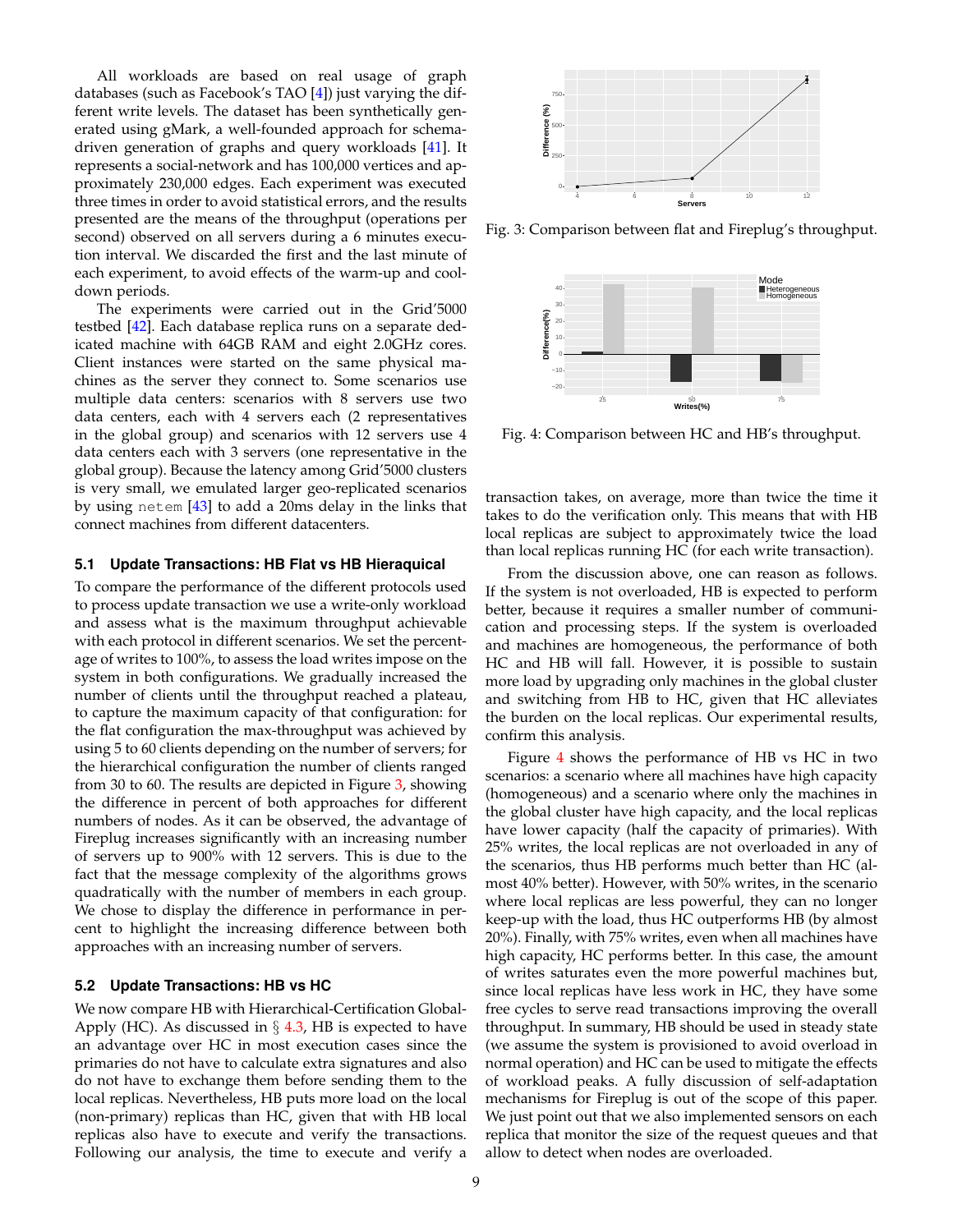<span id="page-9-1"></span>

Fig. 5: Single- and multi-versioned database throughput.

<span id="page-9-2"></span>

Fig. 6: Throughput for read-modes with 4 servers

## <span id="page-9-0"></span>**5.3 Impact of Multi-Versioning Features**

The graph databases we use do not natively support multiversioning. However, our middleware enhances these graph databases with the multi-versioning features. We now study the impact of these extensions. On one hand, these features introduce additional complexity in the GRADAM layer, thus they have the potential to slowdown the performance of Fireplug in contention-free scenarios. On the other hand, multi-versioning shields read-only transaction from aborts, so it may offer improvements in scenarios where contention exists. In particular, read transactions can read from a consistent snapshot, defined at the time the transaction starts, even if other transactions update the graph concurrently. This allows read transactions to commit in scenarios where a single-version database would cause them to abort.

We assess this by running our hierarchical framework with a total of 8 replicas with increasing write-load (1-20%) in two different settings: With multi-versioning enabled and without multi-versioning. Additionally, we query only 10% of the dataset to increase contention. The results are presented in Figure [5.](#page-9-1) It can be seen that, with very little writes multi-versioning adds an overhead of over 20% to the system. However, with an increasing percentage of writes the advantages of multi-versioning start to compensate this overhead. In the case of 10% of writes multi-versioning already increases the performance of the system by 5%. Increasing the writes 20% further increases the advantage of multi-versioning to 15%, as expected.

#### **5.4 Read-only Transactions**

In order to show the differences between the proposed read-modes, we performed experiments using both a single group and an hierarchical setup with 4 datacenters, each one with 4 servers.

For the single group scenario, we experimented two different deployment scenarios: a deployment that uses multiple implementations of the database (namely Neo4j

<span id="page-9-3"></span>

Fig. 7: Throughput for read-modes with 12 servers

and OrientDB) where the average latency among servers was 20ms (dubbed "mixed/wide-area" setup) and a deployment with a single database (Neo4j) and an average latency among servers of 1ms (dubbed "mixed/local-area" setup). In both cases we executed 100% reads. The results of these experiments are depicted in Figure [6.](#page-9-2) As expected, the unsafe execution shows the highest throughput of all four alternatives and shows no significant difference in the single or mixed database setup. Also, as expected the pessimistic (ordered) verification shows the worst performance and greatly varies between the single database and mixed database setup. This happens since in the single database setup we only use the fastest database implementations and, therefore, the performance bottleneck is still in the network, while in the mixed setup the performance bottleneck shifts to the slowest database as it has to verify all messages as well. For the same reason the unordered and random access executions show a slightly improved performance in the single database setup. Interestingly, both show almost identical performance, as the unordered execution has the advantage of having only to wait for  $f + 1$  equal responses, while the random verification eventually hits a slower database and has to wait for its response.

For the hierarchical scenario with 12 servers, depicted in Figure [7,](#page-9-3) we set the latency among members of the local groups to 1ms and the latency among members of the global group to 20ms. As before, we used scenarios with a single database implementation (Neo4j) and with multiple implementations (Neo4j and OrientDB). Finally, we subjected both scenarios to a read-only workload and to a read-heavy workload. The results follow the trend observed in the single group case. As expected the unsafe execution shows a better performance in almost all cases. Only in the mixed setup with 0.2% the pessimistic execution shows a small disadvantage since OrientDB is unable to handle as many write requests early in the execution and ends up falling behind significantly. Additionally, as depicted, the overall performance depends heavily on the database setup (single vs mixed) and on the write levels (0% vs 0.2%). We considered very low write levels since the focus of this experiment was to measure the the performance of the system in a read-dominated setting similar to values observed by Facebook in [\[44\]](#page-11-22).

The pessimistic (ordered) execution performance drops heavily when introducing writes into the system as expected, since reads are now queued behind the writes which leads to a strong performance toll. Additionally, in this setup the difference between the local and global verification is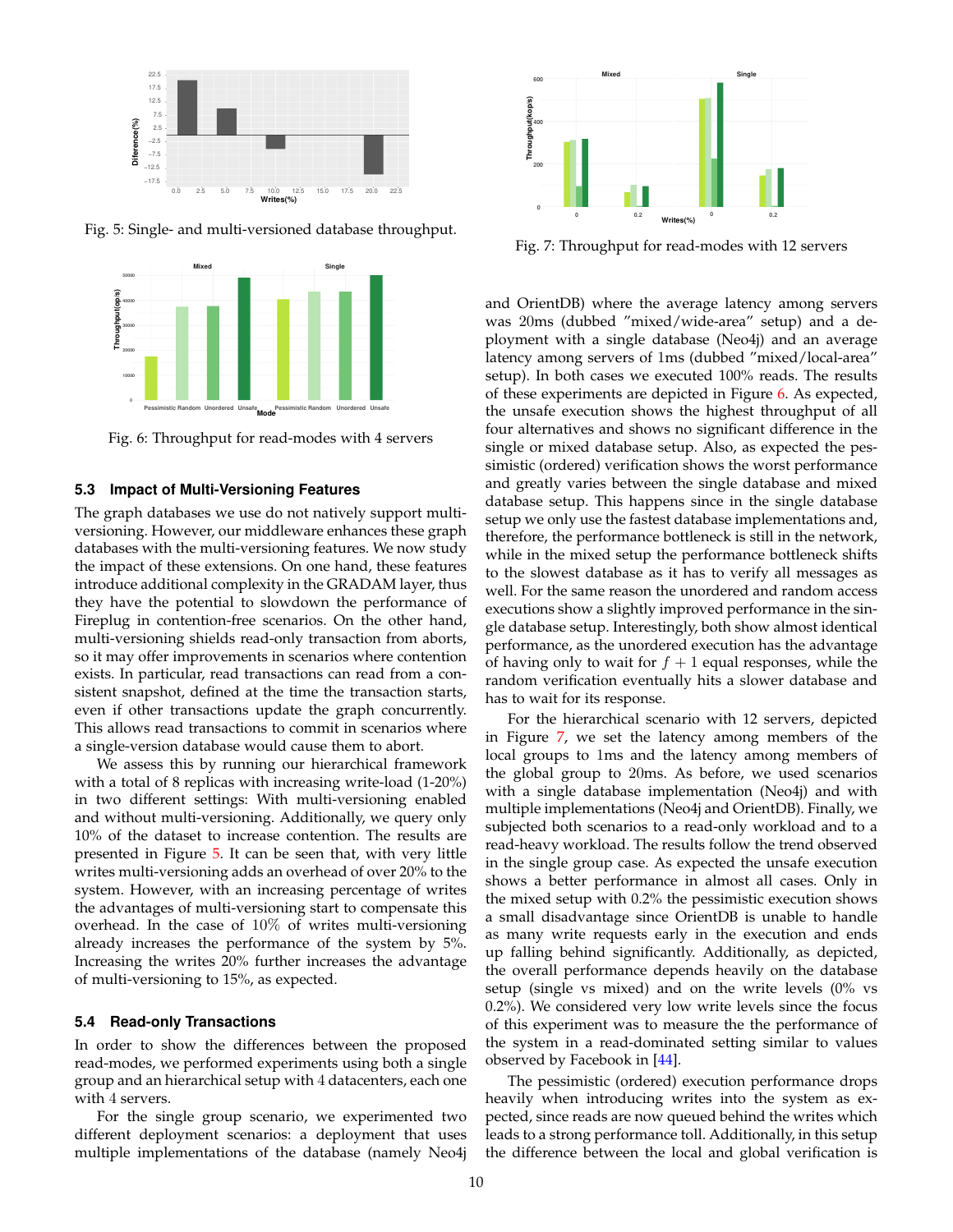<span id="page-10-22"></span>

Fig. 8: Neo4j-HA vs Fireplug

stronger than in Figure  $6$  since in the previous experiment the global cluster received only requests from the one local cluster and not from multiple local clusters, but in the current execution, the global cluster has to handle requests from multiple datacenters which results in a bottleneck.

#### <span id="page-10-21"></span>**5.5 Fireplug against Native Replication**

Finally, we compare the performance of Fireplug against the best performing native replication system of all databases we used. In particular we compared a deployed of a single group running 4 replicas of Neo4j (Neo4j-HA) and a similar cluster running an homogeneous deployment of Fireplug. We compared the Byzantine-tolerant version of Fireplug. Since the treatment of write-transactions is the main difference between Neo4j-HA and Fireplug we executed the experiments with 100% writes.

Results are depicted in Figure [8.](#page-10-22) As shown in the bar graph, Fireplug shows a 2% performance advantage over Neo4j considering 100% writes even though Fireplug has been configured to tolerate Byzantine failures and Neo4j only tolerates crash faults. Additionally, due to the total order and deferred update replication, Fireplug provides serializability while Neo4j provides only snapshot isolation. This happens since Neo4j relies on a single master replication scheme and has a complicated locking mechanism which results in a lot of transactions running into deadlocks which then have to be aborted. Fireplug avoids this issue by executing the transactions in total order, aborting only when conflicts arise, which has a lower impact on the system performance.

# **6 CONCLUSION**

We presented Fireplug, a flexible architecture to build robust geo-replicated transactional graph databases. Fireplug combines in a novel way ideas from N-version programming, a hierarchical Byzantine-tolerant state-machine replication, and a deferred update transactional protocol specialized for graph databases to build a cohesive, flexible replicated graph database that can be configured to tolerate different threats. Our hierarchical architecture shows better performance and scalability when compared to more traditional architectures such as flat and single-master. Our evaluation also shows that the optimistic read modes bring significant performance gains by slightly weakening consistency.

Future work includes the integration of self-adjusting mechanisms such as a load-balancer to dynamically adjust the load depending on the instantiated databases. We also plan on studying whether our techniques could be applied under partial replication, a more scalable setting.

**Acknowledgments:** This paper is dedicated to the memory of our dear colleague Prof. Lau Cheuk Lung who motivated us to pursue this work. This work was supported by the FCT via projects PTDC/ EEI-SCR/ 1741/ 2014 (Abyss) and UIDB/ 50021/ 2020; and by the CNPq/Brasil via project 401364/2014-3.

# **REFERENCES**

- <span id="page-10-0"></span>[1] M. Newman, "The structure and function of complex networks," *SIAM Review*, vol. 45, no. 2, pp. 167–256, 2003.
- <span id="page-10-1"></span>Neo4j, "The graph foundation for the enterprise," 2016. [Online]. Available: <https://neo4j.com/>
- <span id="page-10-2"></span>[3] OrientDB. (2016) Main page. [Online]. Available: [http://orientdb.](http://orientdb.com/) [com/](http://orientdb.com/)
- <span id="page-10-3"></span>[4] N. Bronson, Z. Amsden, G. Cabrera, P. Chakka, P. Dimov, H. Ding, J. Ferris, A. Giardullo, S. Kulkarni, H. Li, M. Marchukov, D. Petrov, L. Puzar, Y. J. Song, and V. Venkataramani, "Tao: Facebook's distributed data store for the social graph," in *Proceedings of the 2013 USENIX Annual Technical Conference*, San Jose (CA), USA, 2013, pp. 49–60.
- <span id="page-10-4"></span>[5] C. Vicknair, M. Macias, Z. Zhao, X. Nan, Y. Chen, and D. Wilkins, "A comparison of a graph database and a relational database: A data provenance perspective," in *Proceedings of the 48th Annual Southeast Regional Conference*, Oxford, Mississippi, 2010, pp. 42:1– 42:6.
- <span id="page-10-5"></span>[6] Neo4j, "Our customers," 2016. [Online]. Available: [https:](https://neo4j.com/customers/) [//neo4j.com/customers/](https://neo4j.com/customers/)
- <span id="page-10-6"></span>[7] OrientDB. (2016) Customers. [Online]. Available: [http://orientdb.](http://orientdb.com/customers/) [com/customers/](http://orientdb.com/customers/)
- <span id="page-10-7"></span>[8] R. Langner, "Stuxnet: Dissecting a cyberwarfare weapon," *IEEE Security Privacy*, vol. 9, no. 3, pp. 49–51, May 2011.
- <span id="page-10-8"></span>[9] L. Mint. (2017) Beware of hacked ISOs. [Online]. Available: <http://blog.linuxmint.com/?p=2994>
- <span id="page-10-9"></span>[10] S. Brilliant, J. Knight, and N. Leveson, "The consistent comparison problem in n-version software," *IEEE Transactions on Software Engineering*, vol. 15, no. 11, pp. 1481–1485, Nov. 1989.
- <span id="page-10-10"></span>[11] White source. (2017) Top open source security vulnerabilities. [Online]. Available: [https://www.whitesourcesoftware.com/](https://www.whitesourcesoftware.com/whitesource-blog/open-source-security-vulnerability/) [whitesource-blog/open-source-security-vulnerability/](https://www.whitesourcesoftware.com/whitesource-blog/open-source-security-vulnerability/)
- <span id="page-10-11"></span>[12] D. Sciascia, F. Pedone, and F. Junqueira, "Scalable deferred update replication," in *Proceedings of the 42nd Annual IEEE/IFIP International Conference on Dependable Systems and Networks (DSN)*, Boston (MA), USA, 2012, pp. 1–12.
- <span id="page-10-12"></span>[13] J. Laprie, "Dependability: A unifying concept for reliable computing and fault-tolerance," in *Dependability of Resilient Computers*, T. Anderson, Ed. BSP Professional Books, 1989.
- <span id="page-10-13"></span>[14] L. Lamport and M. Massa, "Cheap paxos," in *Proceedings of the 34th IEEE/IFIP International Conference on Dependable Systems and Networks*, Florence, Italy, 2004, pp. 307–314.
- <span id="page-10-14"></span>[15] M. Castro and B. Liskov, "Practical Byzantine fault tolerance and proactive recovery," *ACM Transactions on Computer Systems*, vol. 20, no. 4, pp. 398–461, Nov. 2002.
- <span id="page-10-15"></span>[16] A. Bessani, J. Sousa, and E. Alchieri, "State machine replication for the masses with BFT-SMART," in *Proceedings of the 44th Annual IEEE/IFIP International Conference on Dependable Systems and Networks*, Atlanta (GA), USA, June 2014, pp. 355–362.
- <span id="page-10-16"></span>[17] L. Lamport, "Paxos made simple," *ACM Sigact News*, vol. 32, no. 4, pp. 18–25, 2001.
- <span id="page-10-17"></span>[18] P. Marandi, M. Primi, and F. Pedone, "Multi-ring paxos," in *Proceedings of the 4snd IEEE/IFIP International Conference on Dependable Systems and Networks*, Boston (MA), USA, Jun. 2012.
- <span id="page-10-18"></span>[19] Y. Amir, C. Danilov, J. Kirsch, J. Lane, D. Dolev, C. Nita-Rotaru, J. Olsen, and D. Zage, "Scaling Byzantine fault-tolerant replication to wide area networks," in *Proceedings of the 36th IEEE/IFIP International Conference on Dependable Systems and Networks*, Philadelphia (PA), USA, 2006.
- <span id="page-10-19"></span>[20] Y. Amir, C. Danilov, D. Dolev, J. Kirsch, J. Lane, C. Nita-Rotaru, J. Olsen, and D. Zage, "Steward: Scaling Byzantine fault-tolerant replication to wide area networks," *IEEE Transactions on Dependable and Secure Computing*, vol. 7, no. 1, pp. 80–93, Jan. 2010.
- <span id="page-10-20"></span>[21] J. Baker, C. Bond, J. Corbett, J. Furman, A. Khorlin, J. Larson, J.-M. Leon, Y. Li, A. Lloyd, and V. Yushprakh, "Megastore: Providing scalable, highly available storage for interactive services," in *Fifth Biennial Conference on Innovative Data Systems Research*, Asilomar (CA), USA, Jan. 2011.